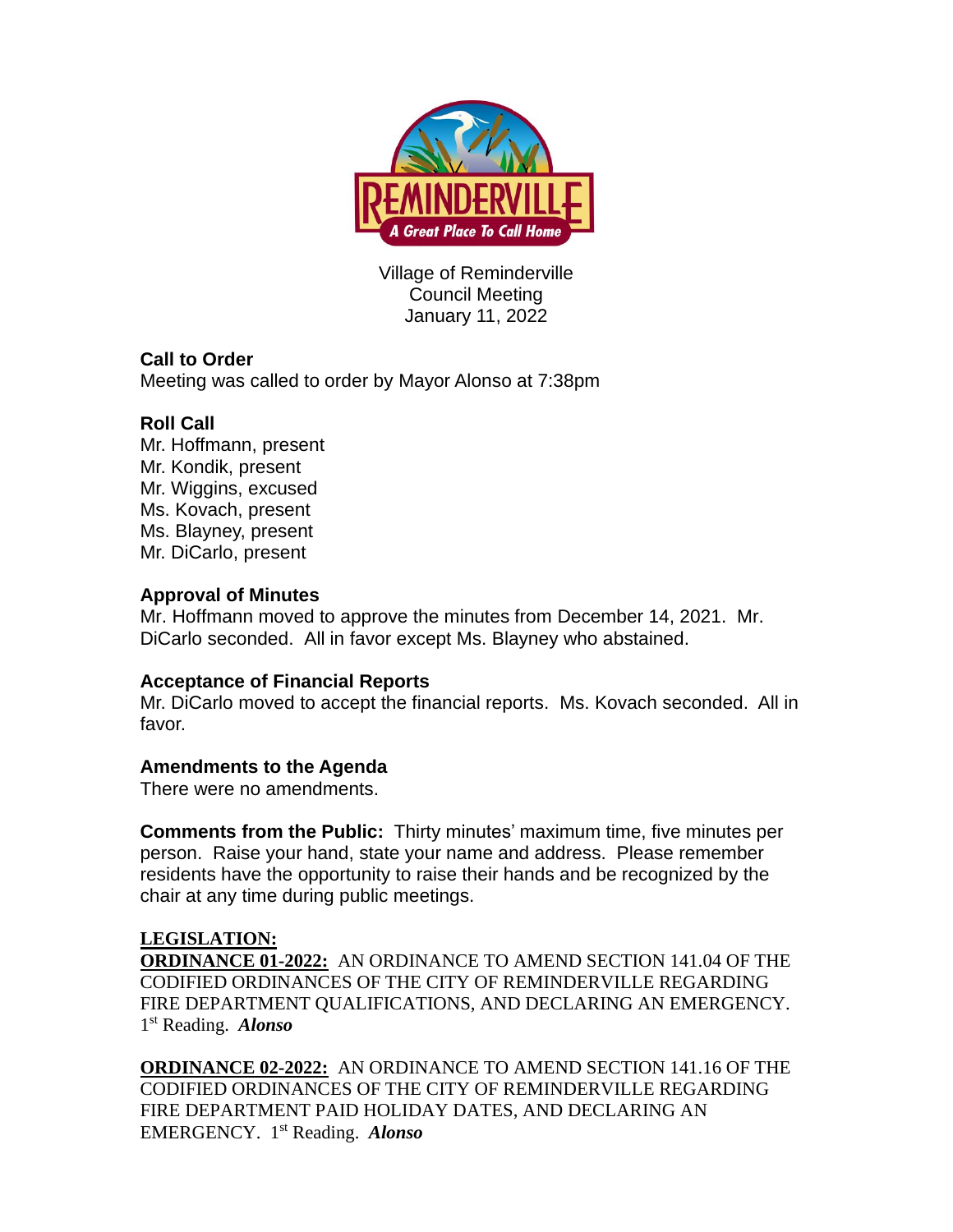**ORDINANCE 03-2022:** AN ORDINANCE TO AMEND SECTION 141.19 OF THE CODIFIED ORDINANCES OF THE CITY OF REMINDERVILLE REGARDING LONGEVITY FOR FIRE DEPARTMENT EMPLOYEES, AND DECLARING AN EMERGENCY. 1 st Reading. *Alonso* 

**ORDINANCE 04-2022:** AN ORDINANCE TO AMEND SECTION 1501.01 OF THE CODIFIED ORDINANCES OF THE CITY OF REMINDERVILLE REGARDING OHIO FIRE CODE, AND DECLARING AN EMERGENCY. 1 st Reading. *Alonso* 

**ORDINANCE 05-2022:** AN ORDINANCE TO AMEND SECTION 1503.01 OF THE CODIFIED ORDINANCES OF THE CITY OF REMINDERVILLE REGARDING THE NATIONAL FIRE PROTECTION ASSOCIATION LIFE SAFETY CODE, AND DECLARING AN EMERGENCY. 1 st Reading. *Alonso* 

**ORDINANCE 06-2022:** AN ORDINANCE REPEALING CITY OF REMINDERVILLE CODIFIED ORDINANCES AS RELATED TO THE CITY FIRE DEPARTMENT, AND DECLARING AN EMERGENCY. 1 st Reading. *Alonso* 

**ORDINANCE 07-2022:** AN EMERGENCY ORDINANCE TO MAKE APPROPRIATION ADJUSTMENTS FOR THE 2022 CITY BUDGET, AND DECLARING AN EMERGENCY. 1 st Reading. *Alonso*

**ORDINANCE 08-2022:** AN ORDINANCE TO AUTHORIZE THE ESTABLISHMENT OF THE "BUILDING/ENGINEERING DEPOSITS FUND" FOR THE PURPOSE OF IMPROVING FINANCIAL REPORTING OF CERTAIN FIDUCIARY ACTIVITIES. 1 st Reading. *Alonso* 

**RESOLUTION 80-2021:** A RESOLUTION TO ELECT NOPEC'S GREEN COMMUNITY CHOICE PROGRAM FOR REMINDERVILLE'S ELECTRICITY AGGREGATION PROGRAM STARTING JANUARY 2023, AND DECLARING AN EMERGENCY. 3 rd Reading. *Alonso*

Council declined to take action. Resolution expires.

**RESOLUTION 01-2022:** A RESOLUTION CONFIRMING THE APPOINTMENTS OF THOMAS PLUNKETT, BENNY JONES, MATTHEW MILLER, AND MARK KONDIK TO THE VOLUNTEER FIREFIGHTERS' DEPENDENTS FUND, AND DECLARING AN EMERGENCY. 1 st Reading. *Alonso* 

**RESOLUTION 02-2022:** A RESOLUTION TO REQUEST THAT THE SUMMIT COUNTY FISCAL OFFICER MAKE AN ADVANCED PAYMENT OF TAX FUNDS FOR TAX YEAR 2021 PAYABLE IN 2022 TO THE CITY OF REMINDERVILLE FINANCE OFFICE, AND DECLARING AN EMERGENCY. 1 st Reading. *Alonso*

Mr. DiCarlo moved to suspend the rules. Mr. Hoffmann seconded. All in favor. Mr. DiCarlo moved to pass by emergency. Mr. Hoffmann seconded. All in favor.